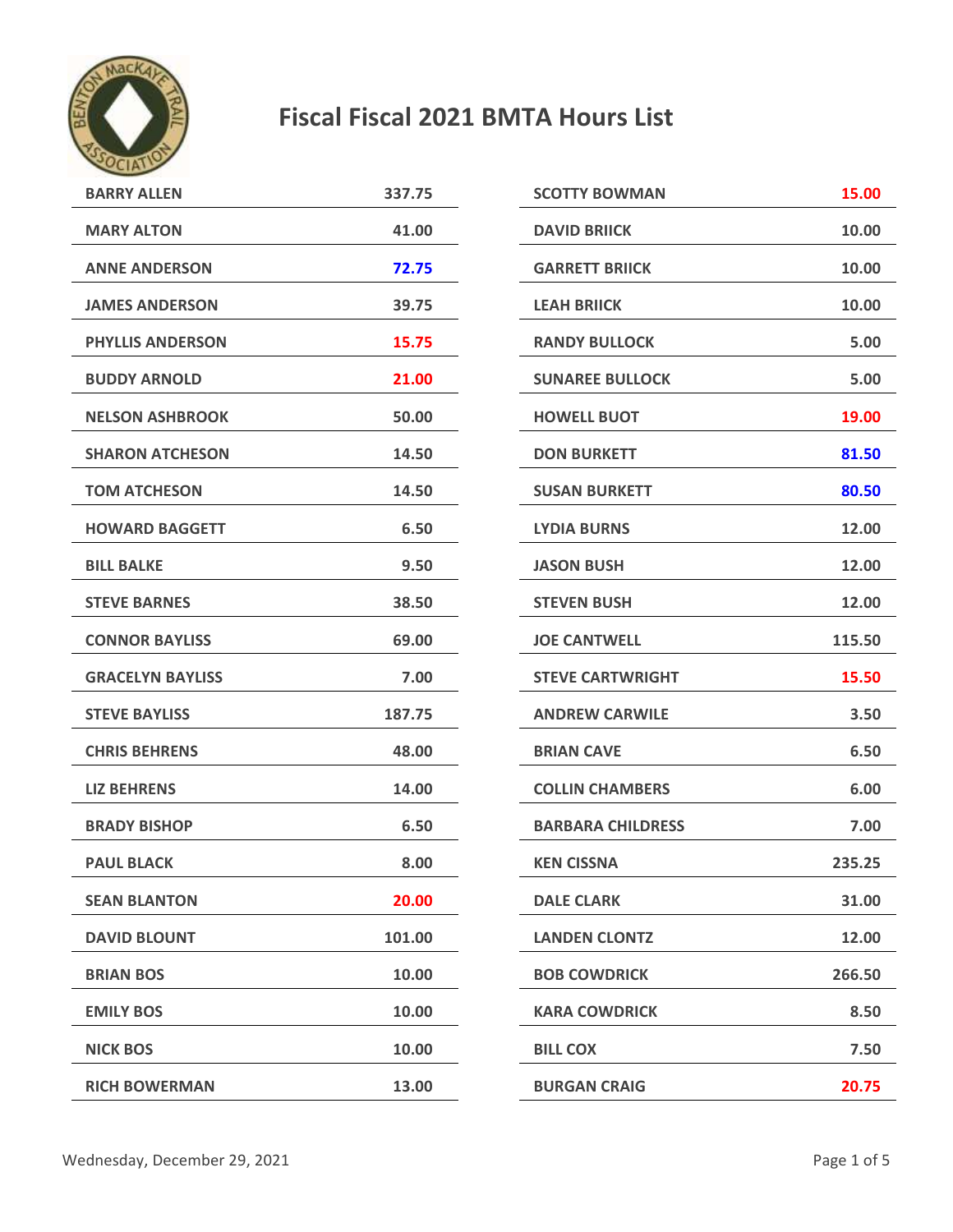| <b>NOAH CRISP</b>      | 6.75   | <b>BEN GUNTI</b>        | 6.50   |
|------------------------|--------|-------------------------|--------|
| <b>BRYAN CROFT</b>     | 7.50   | <b>CHARLES GUNTI</b>    | 6.50   |
| <b>TREVOR CURRIER</b>  | 12.00  | <b>JAMES GUNTI</b>      | 6.50   |
| <b>SLATER DAVIS</b>    | 15.00  | <b>KIM HAINGE</b>       | 36.50  |
| <b>DAINA DENNING</b>   | 19.25  | <b>BILL HAMRICK</b>     | 10.00  |
| <b>DARA DENNING</b>    | 24.25  | <b>STEVE HANDEN</b>     | 6.00   |
| <b>STEVE DENNISON</b>  | 47.75  | <b>ROGER HANSEN</b>     | 15.00  |
| <b>ESTELLA DIECI</b>   | 7.50   | <b>GLORIA HARMON</b>    | 6.50   |
| <b>MARTY DOMINY</b>    | 34.50  | <b>BENTON HARRIS</b>    | 2.00   |
| <b>ELLIE DOUGHTY</b>   | 17.50  | <b>BRENDA HARRIS</b>    | 156.25 |
| <b>DARCY DOUGLAS</b>   | 219.45 | <b>DAVID HARRIS</b>     | 16.00  |
| <b>DIANE DOWNEY</b>    | 10.50  | <b>RICK HARRIS</b>      | 295.50 |
| <b>JOYCE DUMAS</b>     | 24.50  | <b>JEFF HARTLESS</b>    | 7.50   |
| <b>LARRY DUMAS</b>     | 102.00 | <b>STEVE HAYDEN</b>     | 6.00   |
| <b>STEPHEN EDWARDS</b> | 9.00   | <b>DAVID HAYNES</b>     | 9.50   |
| <b>DICK EVANS</b>      | 61.50  | <b>RALPH HELLER</b>     | 112.00 |
| <b>MARGARET EVANS</b>  | 5.00   | <b>ROB HERMAN</b>       | 18.50  |
| <b>ROY FALLON</b>      | 5.00   | <b>JANE HITCHCOCK</b>   | 8.50   |
| <b>SIMON FARR</b>      | 14.00  | <b>STEPHANIE HODGIN</b> | 6.00   |
| <b>JACKSON FAWLEY</b>  | 6.50   | <b>GARRETT HOWELL</b>   | 6.50   |
| <b>DALE FIEDLER</b>    | 6.50   | <b>STACY HOWELL</b>     | 6.50   |
| <b>BRUCE FIELDEN</b>   | 10.00  | <b>CAROL HUEY</b>       | 7.50   |
| <b>GREG FISHER</b>     | 11.00  | <b>RUSSELL JOHNSON</b>  | 7.00   |
| <b>FRANK FOREHAND</b>  | 134.05 | <b>KEN JONES</b>        | 128.75 |
| <b>JOY FOREHAND</b>    | 102.80 | <b>PHYLLIS JONES</b>    | 102.50 |
| <b>LINDA FRENCH</b>    | 7.50   | <b>WHITNEY JUNE</b>     | 18.00  |
| <b>WALLIS GOODMAN</b>  | 10.00  | <b>WILL JUNE</b>        | 9.00   |
| <b>DEBRA GUHL</b>      | 108.20 | <b>ART JUR</b>          | 8.25   |
| <b>PHIL GUHL</b>       | 121.00 | <b>TOM KEENE</b>        | 2.00   |
|                        |        |                         |        |

**KEN JONES 128.75**

**PHYLLIS JONES 102.50**

**18.00** 

**KIM HAINGE 36.50**

**BILL HAMRICK 10.00**

**ROGER HANSEN 15.00**

**BRENDA HARRIS 156.25**

**DAVID HARRIS 16.00**

**RICK HARRIS 295.50**

**RALPH HELLER 112.00**

**ROB HERMAN 18.50**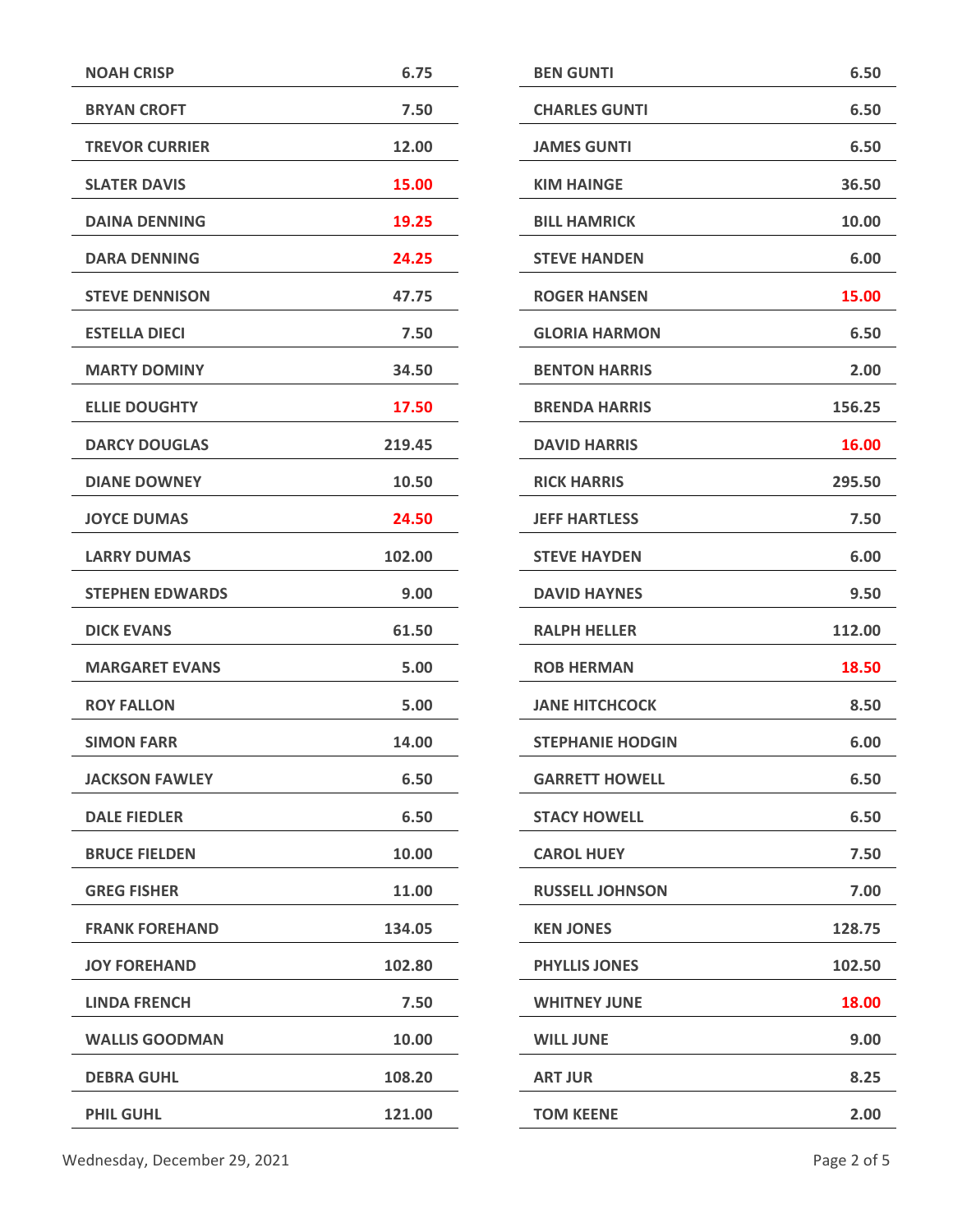| <b>REID KEMP</b>          | 10.00  | <b>SHANE MORRISON</b>      | 273.75 |
|---------------------------|--------|----------------------------|--------|
| <b>SPENCER KERNEA</b>     | 7.00   | <b>STEVE MULLEN</b>        | 16.50  |
| <b>LAUREN KING</b>        | 14.00  | <b>BOB NELSON</b>          | 57.25  |
| <b>ART KOLBERG</b>        | 68.50  | <b>JUDY NORTON</b>         | 58.25  |
| <b>LAURA KOLBERG</b>      | 7.50   | <b>LINDA NORTON</b>        | 6.00   |
| <b>JIM KRINER</b>         | 35.00  | <b>STEVE NORWOODS</b>      | 7.50   |
| <b>STEVE KRUEP</b>        | 10.50  | <b>JORDAN NOVEMBER</b>     | 3.00   |
| <b>DAVID LANKFORD</b>     | 38.50  | <b>STEVEN NOVEMBER</b>     | 1.00   |
| <b>JANICE LANKFORD</b>    | 38.50  | <b>JOHN OUDIN</b>          | 7.00   |
| <b>BILL LAWDER</b>        | 12.00  | <b>GEORGE OWEN</b>         | 111.00 |
| <b>LYNETTE LINN</b>       | 64.00  | <b>CARY PAGE</b>           | 66.75  |
| <b>ALEX LONG</b>          | 13.50  | <b>RICK T. PARKS</b>       | 17.00  |
| <b>TERRY LONG</b>         | 38.00  | <b>SUSAN PAUL</b>          | 5.25   |
| <b>NANCY MALONE</b>       | 20.00  | <b>ALEX PEQUIGNOT</b>      | 10.00  |
| <b>JOSH MARTINEZ</b>      | 7.50   | <b>BILL PEQUIGNOT</b>      | 10.00  |
| <b>LYDIA MARTINEZ</b>     | 7.50   | <b>HARRISON PERUSEK</b>    | 11.50  |
| <b>KENT MATHEWS</b>       | 14.00  | <b>MIKE PILVINSKY</b>      | 120.55 |
| <b>PAM MATHEWS</b>        | 10.00  | <b>STEVE PRUETT</b>        | 71.50  |
| <b>DOUG MCCUTCHEON</b>    | 12.00  | <b>ANN REDMAN</b>          | 20.00  |
| <b>FORREST MCCUTCHEON</b> | 12.00  | <b>GAY REED</b>            | 11.75  |
| <b>SILAS MCNEILY</b>      | 6.75   | <b>DAVE RICKER</b>         | 151.50 |
| <b>ANDY MEEKS</b>         | 65.00  | <b>SUE RICKER</b>          | 140.50 |
| <b>KEITH MERTZ</b>        | 221.50 | <b>CHARLIE RITTENHOUSE</b> | 19.00  |
| <b>CARSON MILLER</b>      | 6.50   | <b>ANNA GRACE ROBINSON</b> | 8.00   |
| <b>JEFF MILWAY</b>        | 7.00   | <b>RYAN ROSS</b>           | 6.50   |
| <b>BOBBY MITCHELL</b>     | 8.50   | <b>BOB RUBY</b>            | 19.00  |
| <b>MIKE MITCHELL</b>      | 6.50   | 6.50<br><b>BOE RUDDER</b>  |        |
| <b>TOM MITCHELL</b>       | 4.00   | <b>ZHEER SAEED</b>         | 4.00   |
| <b>DYLAN MITEK</b>        | 8.00   | <b>ELI SAVAGE</b>          | 6.50   |
|                           |        |                            |        |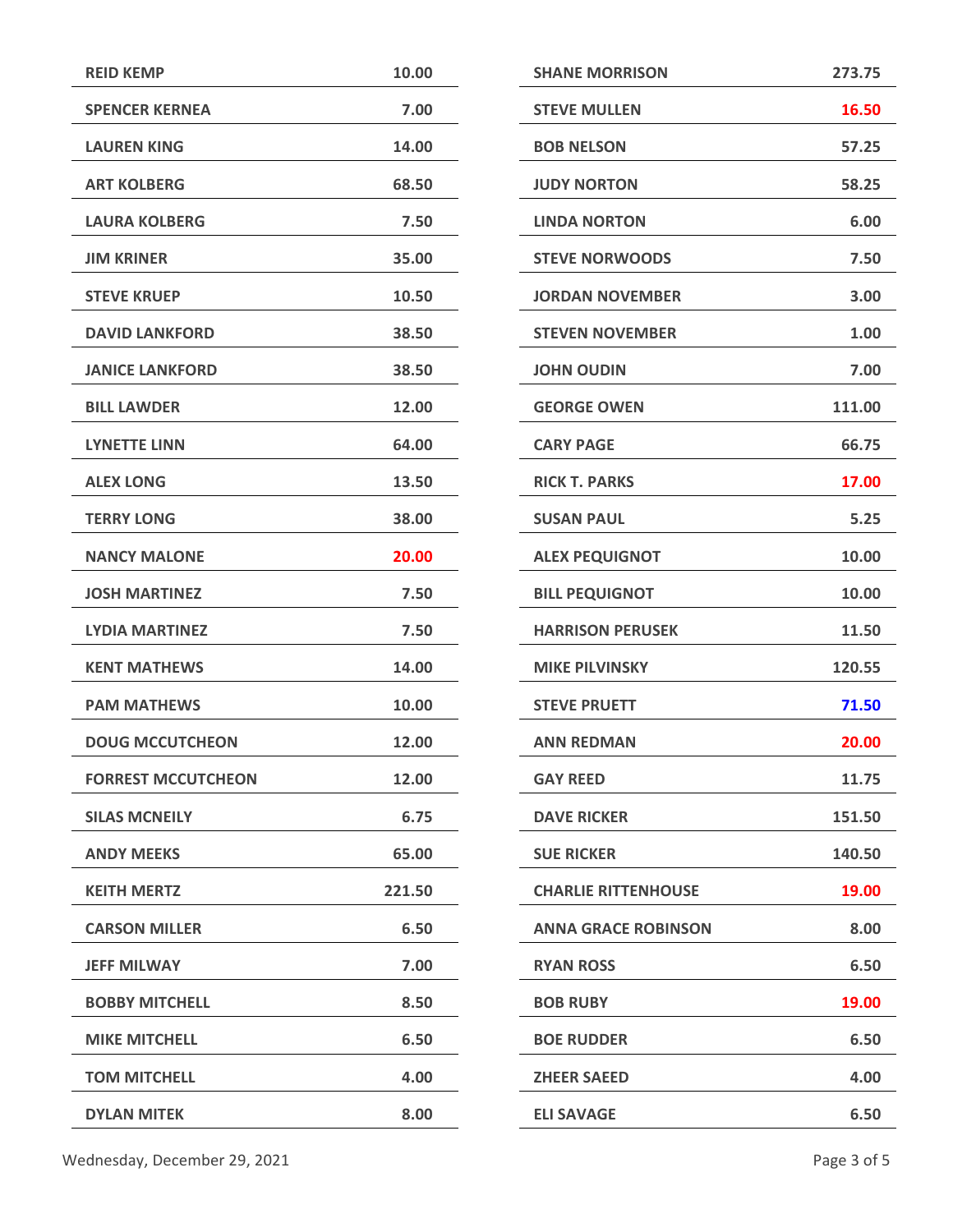| <b>JOSEPH SCHRAGE</b>    | 6.50   |
|--------------------------|--------|
| <b>CAROLYN SEWELL</b>    | 13.00  |
| <b>TOM SEWELL</b>        | 59.50  |
| <b>DAVE SHERMAN</b>      | 2.50   |
| <b>KELLY SIMONS</b>      | 37.00  |
| <b>GRANT SLONE</b>       | 19.00  |
| <b>SAMUEL SLY</b>        | 41.00  |
| <b>TAMMIE SMITH</b>      | 29.50  |
| <b>SARAH STANSELL</b>    | 6.75   |
| <b>CLARE SULLIVAN</b>    | 174.50 |
| <b>ED SULLIVAN</b>       | 162.75 |
| <b>AIDEN TANKERSLEY</b>  | 6.75   |
| <b>EVAN TEETERS</b>      | 6.50   |
| <b>CINDY TEHAN</b>       | 18.50  |
| <b>DAVID THOMPSON</b>    | 13.00  |
| <b>SHELLY THOMPSON</b>   | 7.50   |
| <b>RON TIPTON</b>        | 16.50  |
| <b>GILBERT TREADWELL</b> | 200.50 |
| <b>BRIAN TRINKLE</b>     | 52.50  |
| <b>KEITH TRUPPI</b>      | 20.50  |
| <b>JAMES TUPPER</b>      | 7.50   |
| <b>STEPHANIE TUPPER</b>  | 7.50   |
| <b>GAVIN TURNER</b>      | 10.00  |
| <b>LARRY VAN DYKE</b>    | 6.50   |
| <b>RALPH VAN PELT</b>    | 121.50 |
| <b>JUDY WADE</b>         | 60.50  |
| <b>CHAD WANSING</b>      | 6.50   |
| <b>WYATT WANSING</b>     | 6.50   |
| <b>CINDY WARD</b>        | 43.00  |
|                          |        |

| <b>PATRICK WARD</b>      | 384.75 |
|--------------------------|--------|
| <b>DAVID WATKINS</b>     | 184.00 |
| <b>JOHN WATLINGTON</b>   | 9.50   |
| <b>NANCY WATLINGTON</b>  | 9.50   |
| <b>CAL WEIDERHOLT</b>    | 8.00   |
| <b>KELLY WENTWORTH</b>   | 34.00  |
| <b>TINA WESSON</b>       | 14.50  |
| <b>STEVE WHITT</b>       | 6.00   |
| <b>DYLAN WILLIAMS</b>    | 6.00   |
| <b>JENNA WILLIAMS</b>    | 6.00   |
| <b>JENNIFER WILLIAMS</b> | 8.00   |
| <b>KATHY WILLIAMS</b>    | 7.75   |
| <b>BEN YAUN</b>          | 56.50  |
| <b>MARK YOST</b>         | 48.25  |
| <b>VICKI YUNKER</b>      | 10.25  |
| <b>CAMERON ZEMER</b>     | 12.00  |